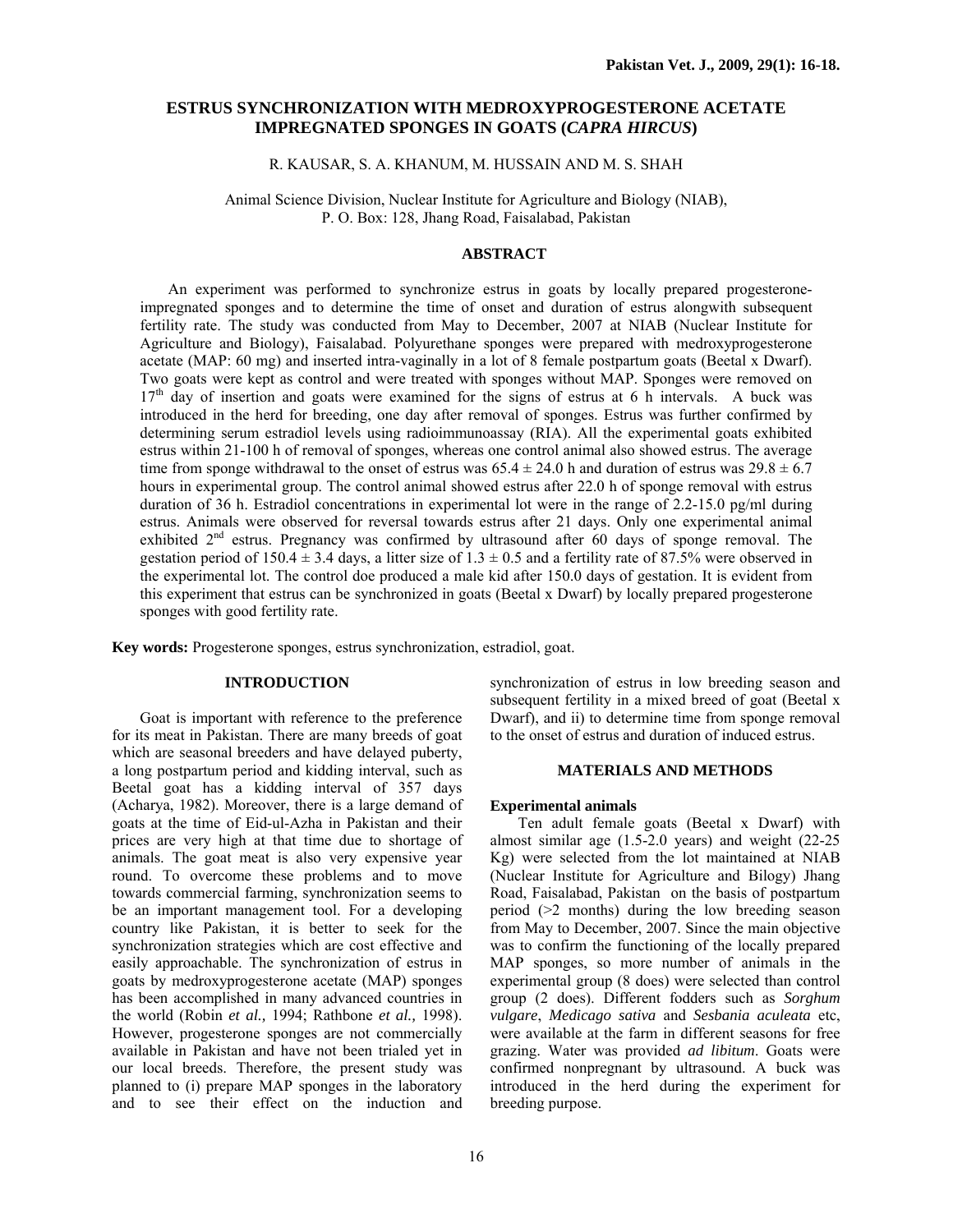#### **Preparation of sponges**

Sponges were prepared by polyurethane foam sheet according to Robinson's method (Robinson, 1965), tied with soft nylon thread and washed with ethanol. Sixty (60) mg medroxyprogesterone acetate was dissolved in 5 ml ethanol and pipetted on the sponge. Ethanol was allowed to evaporate by suspending sponges at room temperature overnight. Sponges for control animals were only pipetted with 5 ml ethanol. Next day, sponges were dusted with streptomycin.

# **Treatment and post-treatment monitoring**

A sterilized glass applicator and a speculum were used to insert the sponge in the vagina of the animals. Sponges were left in the animals for 16 days. On  $17<sup>th</sup>$ day, all the sponges were removed. Observation was recorded for behavior of goats toward sponges and for estrus signs thrice daily from 6:00 am to 6:00 pm till the end of behavioral signs of estrus in all goats. The time from removal of sponge to the onset of estrus and duration of estrus were also observed. Blood sampling was carried out 2 hourly during estrus period of each goat in the day time only. The serum was separated by centrifugation (2000 x g, 15 min) and frozen in plastic tubes at  $-20$  °C until analyzed. Serum estradiol concentrations were measured by the solid-phase radioimmunoassay (RIA) using the kits (coat-A-count; Diagnostic Products Corporation, 5700 West 96<sup>th</sup> Street, Los Angles, CA 90045, USA). The sensitivity of assay was <5.00 pg/ml with intra- and inter-assay coefficients of variation of 5.7 and 8.1%, respectively.

Breeding was natural and goats non-reversed to estrus were assumed to be pregnant. The pregnancy was further confirmed by ultrasound after 60 days of sponge removal. Observations regarding conception, gestation, parturition and litter size were recorded and data were analyzed in terms of standard deviation to the group mean.

## **RESULTS AND DISCUSSION**

Goats felt easy with sponges and no behavioral changes were observed after sponge insertion and removal. The retention rate of sponges was 100%. All the experimental goats exhibited estrus after removal of sponges. The time from sponge withdrawal to the onset of estrus ranged from 21 to 100 h. The duration of estrus was observed in the range of 22 to 36 h in experimental group. One of the control animals showed estrus after 22.0 h of sponge removal and showed estrus duration of 36 h (Table 1). These results are in accordance with previous studies performed on goats using commercial sponges (Greyling and Van Der Nest, 2000). In multiparous Karakul ewes, 100% estrus response has been achieved using MAP sponges with a co-treatment of eCG (Hashemi *et al.,* 2006).

The time to onset of estrus and duration are important in controlled reproduction programmes. Researchers have reported the onset of estrus within 18- 96 hours following progestagen withdrawal in Saanen and Black Bengal goats (Alacam *et al.,* 1985; Ishwar and Pandey, 1990). Walker *et al*. (1989) reported a mean time from sponge withdrawal to onset of estrus of 69 h, which is closer to the value in the present study (65 h). The difference in onset timing of estrus may be due to breed difference.

The mean estrus duration of experimental lot in the present study is similar to  $31.5 \pm 15.0$  and  $31.1 \pm 14.7$  h reported by Greyling and Van-Der-Nest (2000) in Indigenous Feral and Boar does, respectively, synchronized with MAP sponges. In a recent study on synchronization of West African Dwarf goats by progesterone injections given for 14 days, the estrus duration averaged 31.7 ± 0.22 h (Abu *et al.,* 2008). The estrus response of one of the control females in the present trial can be contributed to other social interactions such as female-female effects which have been demonstrated in female goats kept in close contact (Restall *et al.,* 1995).

In the present trial, animals were observed for reversal towards estrus after 17-22 days. Only one experimental goat exhibited natural estrus and conceived at  $2<sup>nd</sup>$  estrus. All the other goats conceived at the first estrus after sponge removal. A fertility rate of 87.5% was observed in experimental lot.

**Table 1: Estrus response and subsequent fertility with medroxyprogesterone acetate impregnated sponges in goat (Beetal x Dwarf)** 

| <b>Parameters</b>                      | Group       |                     |
|----------------------------------------|-------------|---------------------|
|                                        | Control     | <b>Experimental</b> |
| Total number of animals (n)            |             | 8                   |
| Estrus response $(\% )$                | 50          | 100                 |
| Time from sponge removal to estrus (h) | 22.0        | $65.4 \pm 24.0$     |
| Duration of estrus (h)                 | 36.0        | $29.8 \pm 6.7$      |
| Estradiol conc. (pg/ml) at estrus      | $2.5 - 9.0$ | $2.2 - 15.0$        |
| Fertility rate $(\% )$                 | 50.0        | 87.5                |
| Gestation period (days)                | 150.0       | $150.4 \pm 3.4$     |
| Litter size                            | 1.0         | $1.3 \pm 0.5$       |